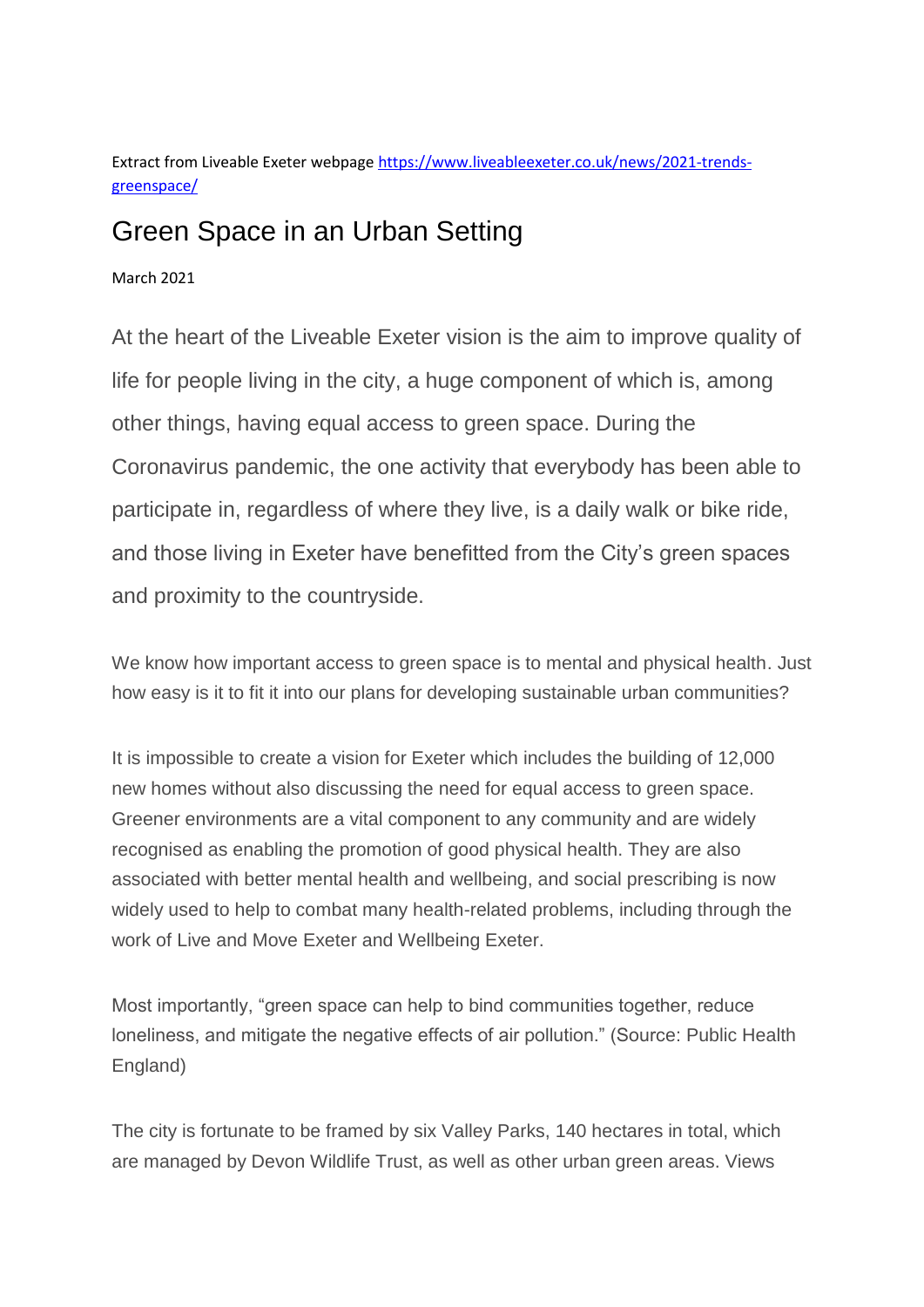from the city can stretch to green fields, Haldon Hill and Dartmoor. The city also benefits from the Green Circle walk, stretching for 12 miles around the city.

But it's not enough to just see green spaces and to know that they are there – it is important that our communities have a sense of ownership over these environments and must feel that they belong within them. They must understand their place within these spaces and should have a say on how they are used.

So, whilst it is easy to understand just how big a part they play in planning urban communities, it isn't quite so easy to establish them as natural spaces within, perhaps say, high density housing developments, and retail areas. This, says Liveable Exeter's Richard Marsh, is where urban planning really comes into its own: "Some of the Liveable developments will be high density and built on brownfield sites, where there isn't easy access to usable green spaces for each dwelling. So, this is where the idea of linked communities, and sustainable transport comes into its own. By ensuring easy movement between areas and green spaces that are accessible to all, communities can be genuinely connected, and these areas used and enjoyed by everybody."

Green spaces offer so much more than simply somewhere to go for a walk or bike ride. In fact, they are so important for the health of a community that they must go hand in hand with any development that a city such as Exeter undertakes. Therefore, collaboration and consultation between planners and communities is a vital part of the process.

Eleanor Tomlinson is the programme manager for Wellbeing Exeter and explains: "The phrase 'health and wellbeing' doesn't just refer to good physical health, but to better mental health and wellbeing too, something that the work of Wellbeing Exeter is aiming to support, and that makes communities thrive. In 2020, we saw even more in our work with individuals and communities how important green space is to wellbeing, especially when coming together indoors is not possible. People benefit in so many ways from being connected to their local communities and enabling them to be outside and part of that community is hugely important for all of us."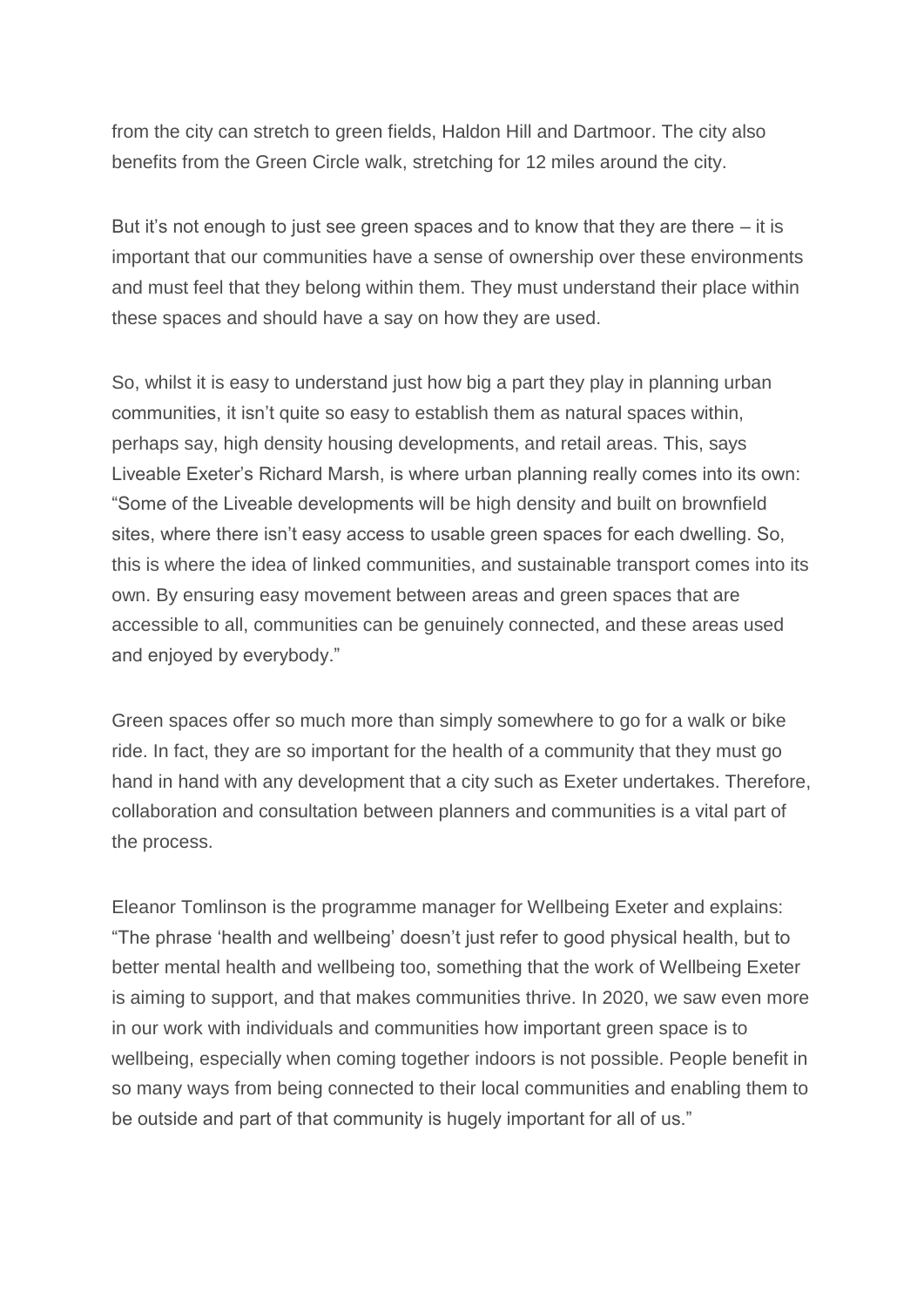We have spoken here about the Valley Parks, and the need to ensure equal access to green space in future housing developments. There are also other opportunities for ensuring that green environments within Exeter are used to their full potential.

One such example is the former Northbrook Park Golf Course, a large site on the Topsham Road leading into the city centre. The city council, alongside Devon Wildlife Trust, is currently consulting with the public to ensure that this site will be used to its full potential:

Peter Burgess from Devon Wildlife Trust says: "Northbrook is a stunning site which plays a crucial role in connecting people, wildlife and cultural history in the city … this is a community space and we want local residents to get involved and provide us with their ideas about how we can maximise its value and breathe new life into this much loved area."

So, we know communities must collaborate on green spaces, but how else can we ensure long term use of green environments in Exeter? Part of the trick here is to enable a variety of uses, and to ensure that residents from all walks of life have something on offer within them.

Dom Jinks from Exeter Culture certainly hopes to see green spaces used in this way and wants to ensure that residents are consulted at the earliest possible stage so that they can inform how the space might be used in the future.

"We have a real opportunity here to make Exeter a pioneer city in terms of the green agenda and sustainability, and key to that is nurturing and facilitating cultural practices that help us to develop deeper relationships and interactions with our environment. Arts and culture can play a major role in planning for distinctive neighbourhoods, and in working with and through new and existing communities, to give residents a sense of ownership. In the short term, making the most of outdoor spaces will be vital for audiences hungry to engage in cultural activities as well as artists wanting to safely share their work; long-term, Exeter can lead the way in 'hybrid solutions', making much greater use of the outdoors as a cultural resource and leading on planning and design solutions which put culture centre stage."